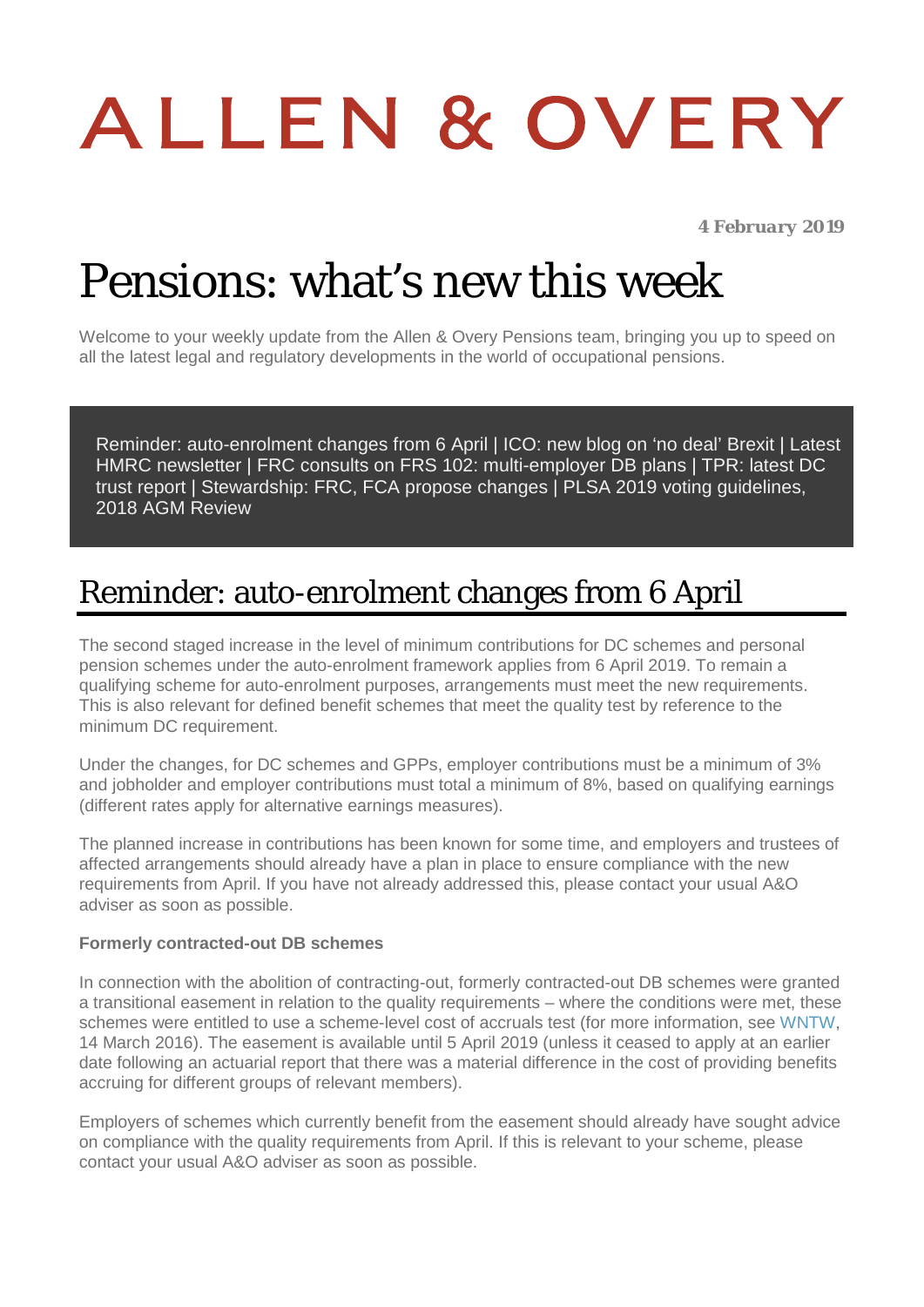#### <span id="page-1-0"></span>ICO: new blog on 'no deal' Brexit

The Information Commissioner has published a new 'myth-busting' [blog post](https://ico.org.uk/about-the-ico/news-and-events/blog-how-will-personal-data-continue-to-flow-after-brexit/) on transfers of personal data to and from the EU in the event of a 'no deal' Brexit, with links to associated guidance. In particular, it notes that in the event of a 'no deal' Brexit, no 'adequacy agreement' will be in place to cover data transfers between the EU and the UK, so businesses will need to have contractual clauses in place to permit any such data transfers on an ongoing basis.

#### <span id="page-1-1"></span>Latest HMRC newsletter

HMRC's latest [Pension Schemes Newsletter](https://www.gov.uk/government/publications/pension-schemes-newsletter-106-january-2019/pension-schemes-newsletter-106-january-2019) confirms that it is considering pensions tax issues arising from the *Lloyds* GMP equalisation decision and will provide information and advice on this 'in the coming months'. To read more about the case, see our briefing [Equalising pensions for GMPs?](https://www.aohub.com/aohub/publications/equalising-pensions-for-gmps-high-court-says-yes_1?nav=FRbANEucS95NMLRN47z%2BeeOgEFCt8EGQ71hKXzqW2Ec%3D&key=BcJlhLtdCv6%2FJTDZxvL23TQa3JHL2AIGr93BnQjo2SkGJpG9xDX7S2thDpAQsCconWHAwe6cJTmnmp2YcplrOaoOPiGX4nYV)  [High Court says 'yes'.](https://www.aohub.com/aohub/publications/equalising-pensions-for-gmps-high-court-says-yes_1?nav=FRbANEucS95NMLRN47z%2BeeOgEFCt8EGQ71hKXzqW2Ec%3D&key=BcJlhLtdCv6%2FJTDZxvL23TQa3JHL2AIGr93BnQjo2SkGJpG9xDX7S2thDpAQsCconWHAwe6cJTmnmp2YcplrOaoOPiGX4nYV)

The newsletter also contains a correction to previous guidance given to scheme administrators on reporting non-taxable death benefits, and information for schemes operating relief at source (including a draft version of the annual return of information declaration).

Master trusts are also reminded to apply for authorisation from TPR before the end of March 2019, and that a master trust that operates without authorisation may be de-registered by HMRC. However, a scheme would not automatically be de-registered – in reaching its decision, HMRC would consider the facts of each case, and the impacts of de-registration on the employers and members.

#### <span id="page-1-2"></span>FRC consults on FRS 102: multi-employer DB plans

The Financial Reporting Council (FRC) is [consulting](https://www.frc.org.uk/getattachment/abf65db9-adc1-4879-9e6c-ce47860e0056/;.aspx) on amendments to financial reporting standard FRS 102, in relation to accounting for defined benefit (DB) pension schemes.

Section 28 (Employee Benefits) provides that multi-employer DB plans are to be accounted for on a defined contribution (DC) basis, where there is insufficient information to account on the DB basis. Currently, it does not specify what an entity participating in a multi-employer DB plan needs to do to transition to DB accounting when sufficient information becomes available. The FRC is therefore proposing to specify the accounting treatment to be used for the transition – the proposed change in accounting would take place from the date on which sufficient information becomes available (unless this would require a restatement of information). The FRC has stated that the proposals would not affect the ongoing accounting for the DB plan, and would not require new information. However, it may result in the initial recognition of the net DB liability being brought forward.

The proposals are expected to be effective for accounting periods beginning on or after 1 January 2020, with early application permitted. The consultation closes on 31 March 2019.

#### <span id="page-1-3"></span>TPR: latest DC trust report

The Pensions Regulator (TPR) has published its annual [report](https://www.thepensionsregulator.gov.uk/en/document-library/research-and-analysis/dc-trust-presentation-of-scheme-return-data-2018-2019) on the DC landscape, based on scheme return information. A [summary](https://www.thepensionsregulator.gov.uk/-/media/thepensionsregulator/files/import/file/dc-trust-landscape-graphs-2019.ashx?la=en&hash=8DE62D6B5F0598EA12059830AD59633276BA886F) of the key findings (in graphs) is also available, as well as a TPR [blog post](https://blog.thepensionsregulator.gov.uk/2019/01/31/dc-growth-indicates-automatic-enrolment-is-starting-to-mature/) on the findings.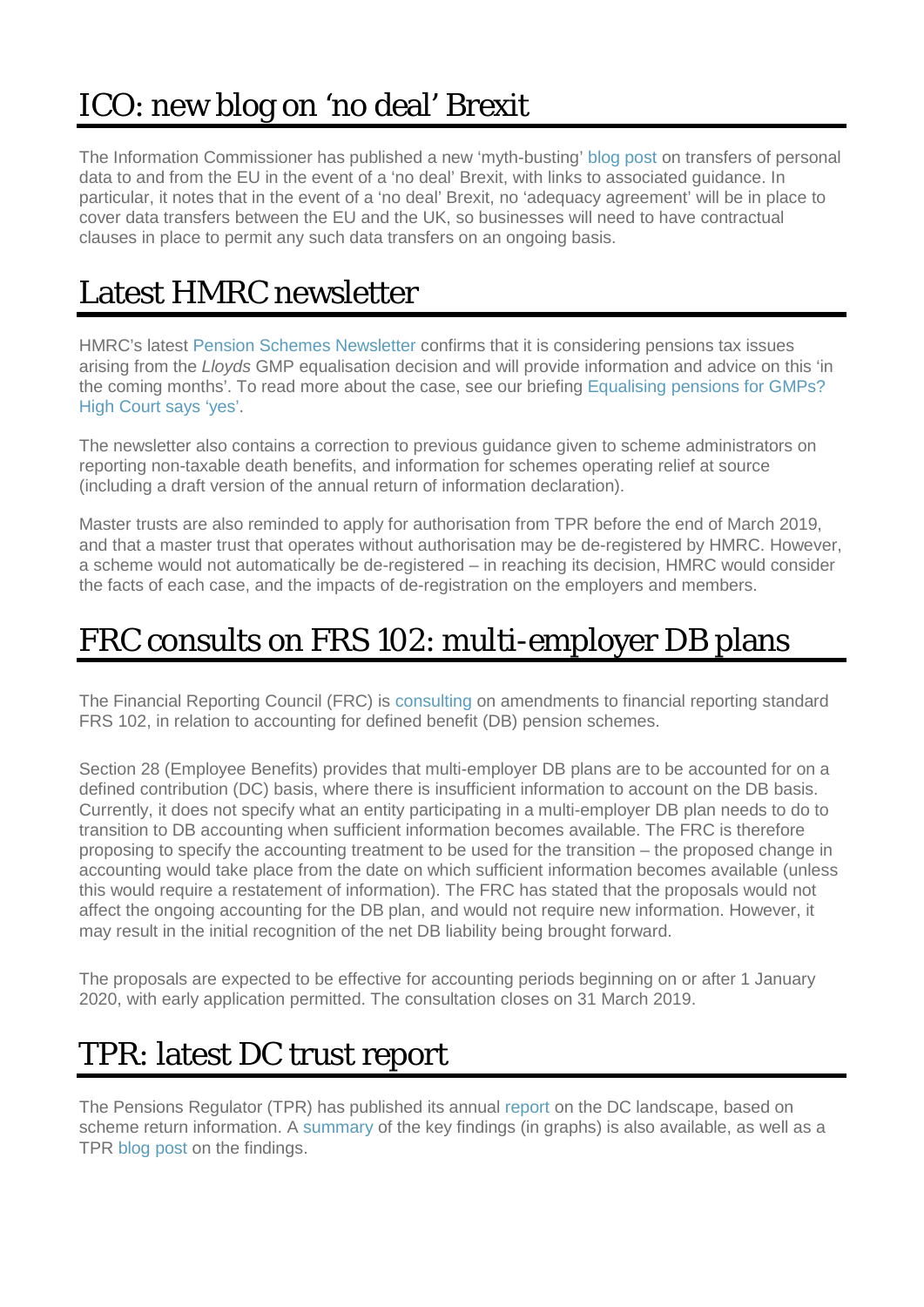According to the report, there continues to be a significant increase in the number of members contributing to DC schemes (and an increase in the value of assets), which reflects an increase in membership of the largest schemes (5000+ members), particularly master trusts. TPR has highlighted that 99% of members of DC schemes with 12 or more members use the default investment strategy. There has also been a significant increase in the value of transfers-in to DC schemes.

#### <span id="page-2-0"></span>Stewardship: FRC, FCA propose changes

Changes are proposed to investment stewardship, according to new consultations by both the FRC and the Financial Conduct Authority (FCA). Stewardship is concerned with responsible and engaged investment to promote long-term, sustainable value, and includes activities such as monitoring assets and service providers, and engaging issuers and holding them to account. The new consultations are part of a package of measures, including changes to corporate governance and the government's recent changes to the obligations of trustees in relation to pension scheme investments, which come into force later this year (to read more, see [WNTW](https://www.aohub.com/aohub/publications/pensions-whats-new-this-week_71?nav=FRbANEucS95NMLRN47z%2BeeOgEFCt8EGQTBTrTXtG0BY%3D&key=BcJlhLtdCv6%2FJTDZxvL23TQa3JHL2AIGr93BnQjo2SkGJpG9xDX7S2thDpAQsCconWHAwe6cJTm8objxPbXeS7pskrooXVOA&uid=JAI3emRuMU4%3D&emkey=Y0A%2FRtXWaHXsdy7ae3QRz%2BDkp5pWPvXNc%2BKPER9pVac%3D&utm_medium=email&utm_source=email-to-friend) of 17 September 2018).

**Stewardship Code:** the FRC is [consulting](https://www.frc.org.uk/consultation-list/2019/consulting-on-a-revised-uk-stewardship-code) on a new UK Stewardship Code containing higher expectations for stewardship and more rigorous reporting by signatories, which would be subject to increased oversight by the FRC. The Code is not mandatory, but a number of pension funds and trustees are signatories to the current Code. Key proposals include:

- A new, broader definition of stewardship meaning that the Code would include investment decision-making and investments other than listed equities.
- To sign up to the Code, signatories would be required to submit a Policy and Practice Statement to the FRC, which would need to be reviewed annually (and updated if applicable). They would also need to produce an annual, publicly available, report on activities taken to comply with the Code. To reduce duplication, the FRC envisages that signatories could signpost to reports produced to meet other obligations, provided that they also meet the requirements of the Code. The FRC would review the disclosures made.
- Asset owners (including pension scheme trustees) and asset managers would be obliged to ensure that (material) environmental, social and governance (ESG) issues are taken into account. For asset owners, this would be via investment and stewardship mandates.

The consultation closes on 29 March 2019.

**FCA:** The FCA has released a [consultation paper](https://www.fca.org.uk/publications/consultation-papers/cp19-7-consultation-proposals-improve-shareholder-engagement) on proposals to improve shareholder engagement (which relates to the implementation of the revised Shareholder Rights Directive), and a [discussion](https://www.fca.org.uk/publications/discussion-papers/dp19-1-building-a-regulatory-framework-effective-stewardship)  [paper](https://www.fca.org.uk/publications/discussion-papers/dp19-1-building-a-regulatory-framework-effective-stewardship) on building a regulatory framework for effective stewardship (press release available [here\)](https://www.fca.org.uk/news/news-stories/fca-proposes-new-measures-encourage-effective-stewardship).

- *Consultation paper:* The consultation proposals relate to increasing transparency through shareholder engagement policies and investment strategies of asset managers and life insurers, and board approval for related party transactions by listed UK companies. The proposals may be of interest to pension scheme trustees as institutional investors. The consultation closes on 27 March 2019. Note that the FCA has stated that the consultation is based on the existing UK and EU regulatory framework, and if there is a 'no deal' Brexit it would expect to return with revised proposals.
- *Discussion paper:* the FCA is seeking input on how to encourage the institutional investment community to engage more actively in stewardship, as well as aiming to generate discussion on: what is effective stewardship; minimum expectations for financial services firms investing on behalf of clients and beneficiaries; higher standards to be pursued by the UK; and the public and private benefits of improved stewardship. Comments are due by 30 April 2019.